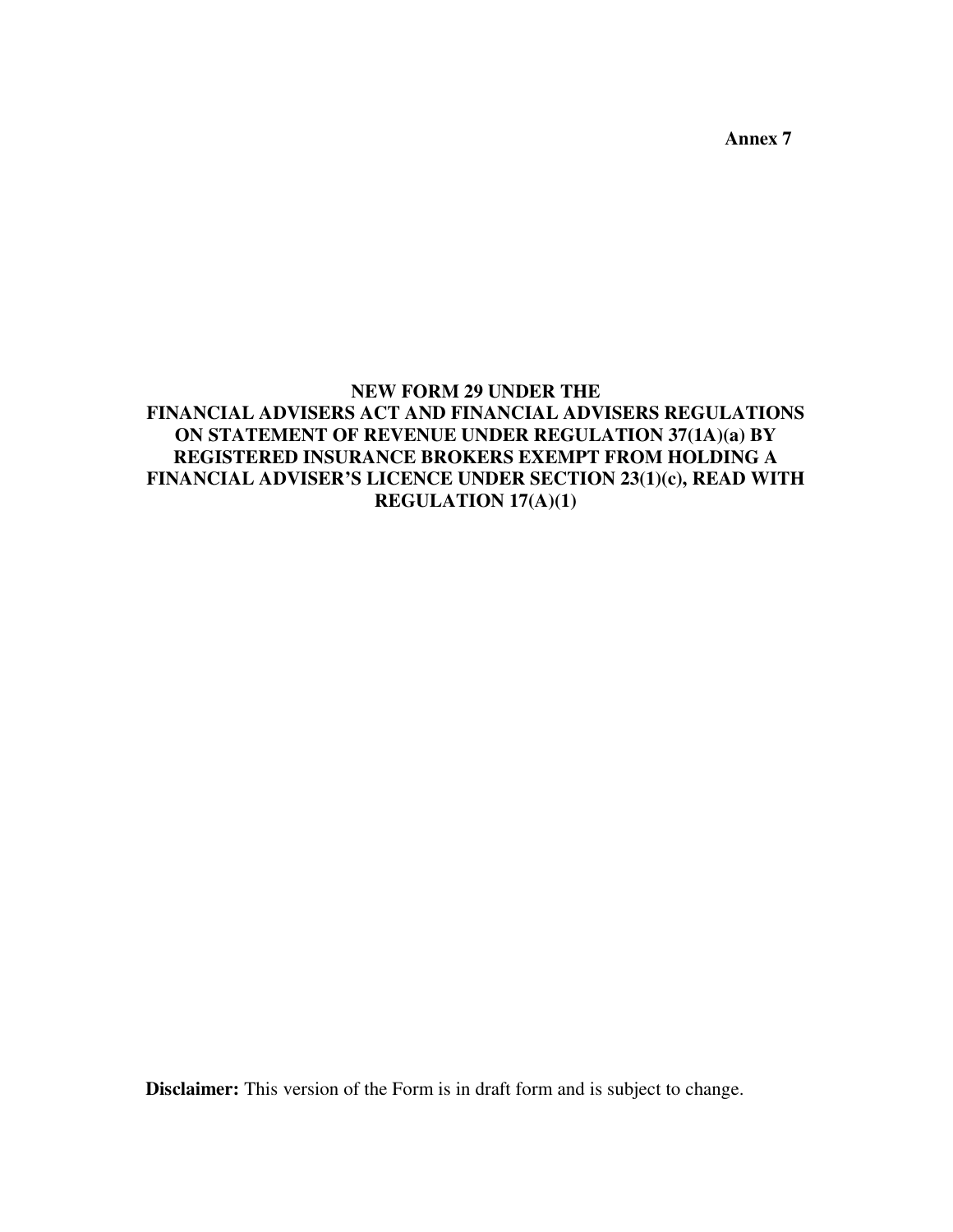

Name of registered insurance broker: \_\_\_\_\_\_\_\_\_\_\_\_\_\_\_\_\_\_\_\_\_\_\_\_\_\_\_\_\_\_\_\_\_\_\_\_\_\_\_\_\_\_\_\_\_\_

Statement for the financial year: \_\_\_\_\_\_\_\_\_\_\_ to \_\_\_\_\_\_\_\_\_\_\_\_

(dd/mm/yy) (dd/mm/yy)

| <b>REVENUE EARNED FROM CARRYING ON A BUSINESS OF</b>                        | S\$ |
|-----------------------------------------------------------------------------|-----|
| PROVIDING ANY OR ALL OF THE FINANCIAL ADVISORY                              |     |
| <b>SERVICES REFERRED TO UNDER REGULATION 17A(1)</b>                         |     |
| Fees, brokerage, commission and income from:                                |     |
| (a) advising others (other than in the manner specified in paragraph (b)),  |     |
| either directly or through publications or writings, and whether in         |     |
| electronic, print or other form, concerning -                               |     |
| any group life policies, other than a contract of reinsurance; or<br>i.     |     |
| any incidental individual life policies, other than a contract of<br>ii.    |     |
| reinsurance;                                                                |     |
| (b) advising others by issuing or promulgating research analyses or         |     |
| research reports whether in electronic, print or other form, concerning     |     |
|                                                                             |     |
| any group life policies, other than a contract of reinsurance; or<br>1.     |     |
| ii.<br>any incidental individual life policies, other than a contract of    |     |
| reinsurance; or                                                             |     |
| (c) arranging of any contract of insurance in respect of $-$                |     |
| any group life policies, other than a contract of reinsurance; or<br>1.     |     |
| any incidental individual life policies, other than a contract of<br>ii.    |     |
| reinsurance.                                                                |     |
|                                                                             |     |
| Total revenue earned from carrying on a business of providing any or all of |     |
| the financial advisory services referred to under regulation $17A(1)$       |     |